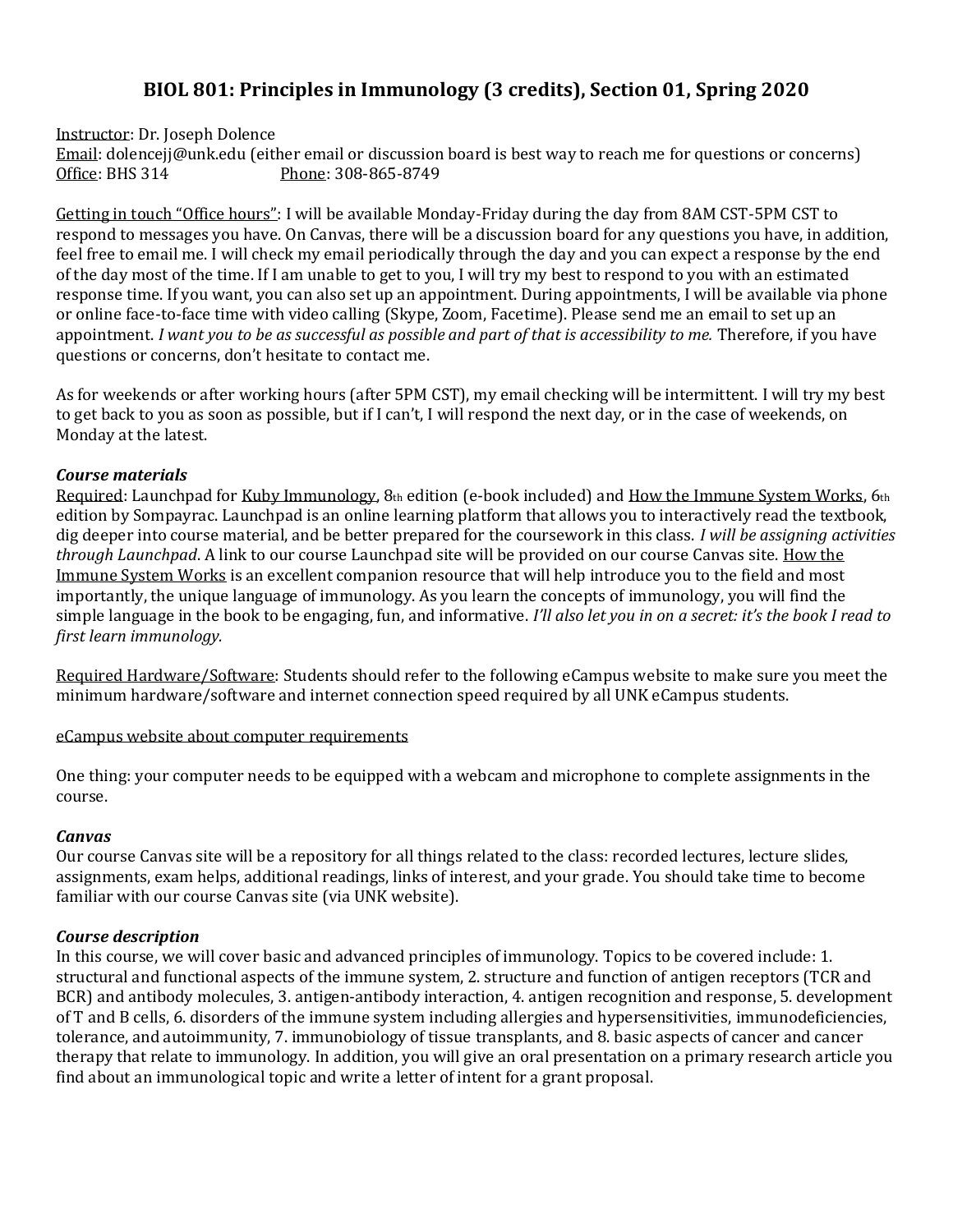# *Course objectives*

The following objectives will be met upon successful completion of this course:

- 1. A greater understanding of basic and advanced principles of immunology, specifically about the following topic areas: The structural and functional aspects of the immune system; Structure and function of antigen receptors (TCR and BCR) and antibody molecules; Antigen-antibody interaction; Antigen recognition and response; Development of T and B cells; Disorders of the immune system including allergies and hypersensitivities, immunodeficiencies, tolerance, and autoimmunity; Immunobiology of tissue transplants; Basic aspects of cancer and cancer therapy that relate to immunology.
- 2. You will gain experience in analyzing and presenting the findings on a primary literature article about an immunological topic.
- 3. You will increase your understanding of experimental design, scientific writing, and ultimately, learn how to most effectively communicate why you should be given financial resources to study the area of immunology in which you are interested through writing letter of intent for a grant proposal.

## *Course Schedule and Video Lecture Schedule*

Please see calendar for the schedule of all our lectures, assignments, exams, other important dates, etc. Also take note of the video lecture schedule document. You are responsible for watching the videos by the end of the week and completing required assignments. The lecture schedule for the course is tentative. We will adjust as necessary.

## *Attendance*

#### Course policy

Because this is an online course, attendance means viewing all of the lectures and participating in the course. Failure to participate in the course to the best of your ability will result in lower comprehension of course material and a lower grade. Weekly discussion boards will be assigned on topics from lecture and other course materials, so failure to participate in these discussions will significantly impact your ability to learn the material and perform well in this course.

#### University policies and guidelines

Student attendance in online courses is defined as active participation in the course. Online courses will, at a minimum, have weekly mechanisms for student participation, which will be documented by any or all of the following methods: discussion board, assignments, quizzes, etc. Students are responsible for informing the instructor about their absence from class and for completing assignments given during their absence.

#### *Grading for BIOL 801 Graduate*

| Three 100-point exams                         | 300 points |
|-----------------------------------------------|------------|
| Final exam                                    | 150 points |
| Four 25-point problem sets                    | 100 points |
| Weekly discussion participation (10 pts/week) | 150 points |
| Launchpad quizzes (1 for each chapter)        | 95 points  |
| Literature oral presentation                  | 100 points |
| Grant proposal written assignment             | 100 points |
| Total:                                        | 995 points |

Letter grades will be determined by the percent of the total possible points you earn:

| $93-100% = A$   | $80-81\% = B$    | $68-69\% = D+$              |
|-----------------|------------------|-----------------------------|
| $90-92% = A$    | $78-79% = C+$    | $\blacksquare$ 62-67% = D   |
| $88-89\% = B+$  | $172 - 77\% = C$ | $60-61\% = D$               |
| $82 - 87\% = B$ | $70-71\% = C$    | $\parallel$ 59% or less = F |

Please note: At the end of the semester, I round up (never down), if you are within 0.5% of the next letter grade up.

**Student academic workload policy**: One credit is defined as: 1. Not less than one class hour of classroom or direct faculty instruction and a minimum of two hours out of class student work each week for approximately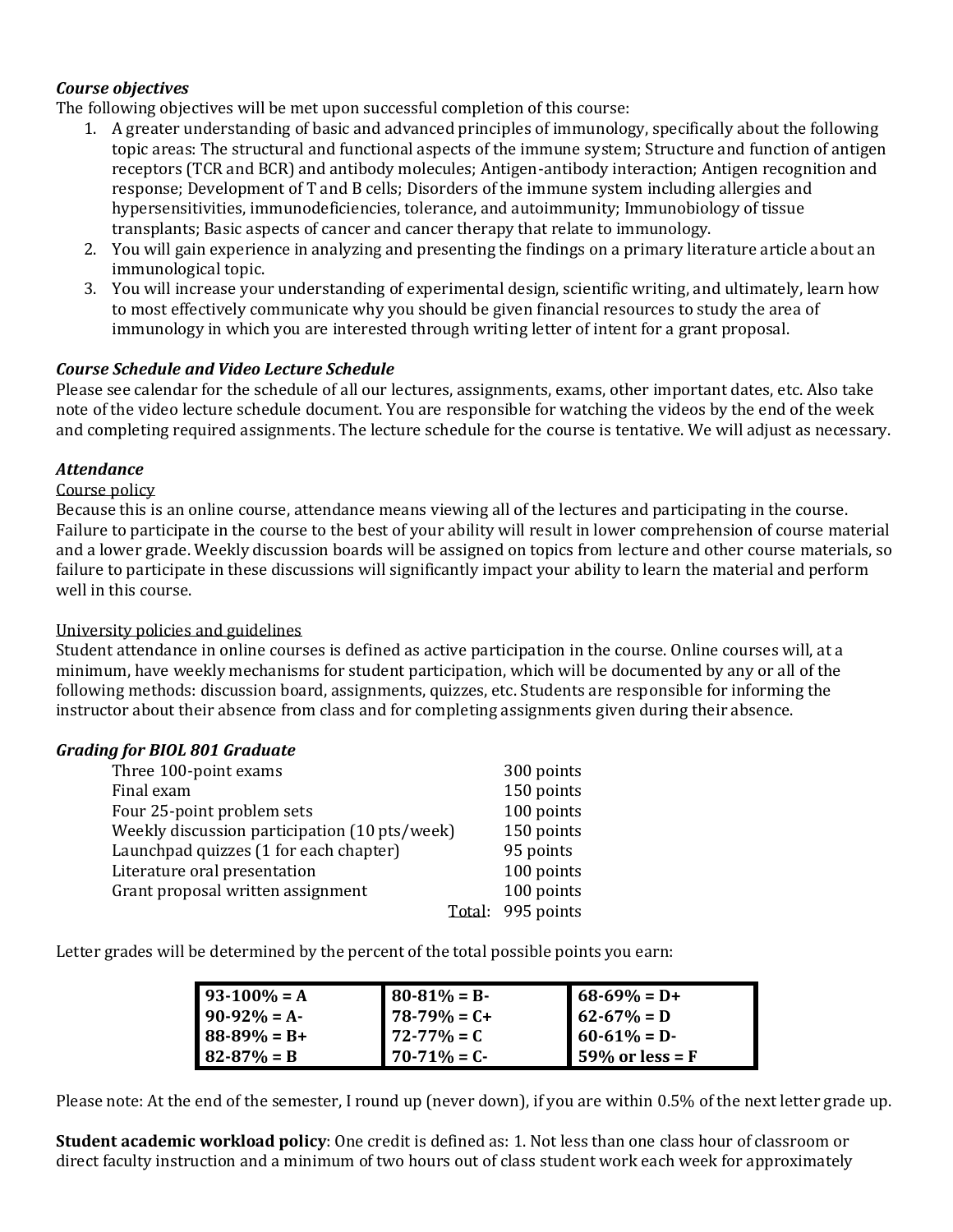fifteen weeks for one semester credit hour of credit. 2. At least an equivalent amount of work as outlined in 1. above for other academic activities as established by the institution including laboratory work. Alternative explanation (with less legalese): one credit is defined as equivalent to an average of three hours of learning effort per week (over a full semester) necessary for an average student to achieve an average grade in the course. Therefore, expect to spend an additional two hours a week on course work outside the classroom for every hour in the classroom or laboratory. More information can be found under the *Semester Credit Hour Definition* on the following website: [UNK Student Load](https://catalog.unk.edu/undergraduate/academics/academic-regulations/student-load/)

## *Coursework*

**Exams**: There will be four exams during the semester. The due dates of the first three exams are: **Friday, February 7, Friday, March 6, and Friday, April 10.** The cumulative final exam will be due on **Wednesday, May 6. Exams must be turned in by 5PM CST on due date.** Instructions on how to complete the exams and turn them in will be posted to Canvas.

**Problem sets** will be assigned throughout the semester. Problem sets are due by 5PM CST (check course calendar).

**Weekly discussion boards** will be assigned throughout the semester on Canvas. These boards will be a great way to breakdown and dive deeper into course content. Each week, a new topic will be examined based on the topic we are covering. Instructions for how to participate in these discussions will be posted to Canvas.

**Launchpad Quizzes** will be assigned for each chapter. Quizzes will be each worth 5 points. Over the semester, this exercise will equal 95 points. Once you sign into Launchpad, the quizzes are listed on the site for you to complete. The quizzes are designed to test your comprehension of the material for each chapter. Check course calendar and Launchpad for quiz due dates.

**Oral presentations**: Each of you will select a review article from the last 5 years (2015-2020) about an immunological topic of your choice and record a 20-minute presentation using the video recording software found in Canvas (VidGrid). Part of your grade will be participating in a discussion board about the presentations. The specifics of this assignment will be found on the course Canvas site.

**Grant proposal written assignment:** During the semester, you will conceive, design, and write a letter of intent for a grant proposal to study a topic related to immunology. In this way, you will increase your understanding of experimental design, scientific writing, and ultimately, learn how to most effectively communicate why you should be given financial resources to study the area in which you are interested. A draft of your proposal is due **Monday, March 16**, with the final draft due on **Friday, April 17**. More details about this assignment will be provided on the course Canvas site.

# *Assignment policies (please read late assignment policy)*

You will submit your assignments via links on Canvas. For each particular assignment, I will dictate what kind of file you are to upload. Most of the time it will be either a Word, Excel, PowerPoint, or PDF file. While I will accept files emailed to me, my strong preference is for you to upload them to Canvas. Please name your files starting with your last name so it is easy for me to track your assignments (e.g. Dolence Assignment 1).

*Late assignments* will be accepted, with penalty based on how overdue the assignment is. Any late assignment will be deducted 10% per day it is late, and after 4 days (so at the start of day 5), a zero will be given for the assignment. Using an example to illustrate the policy: handing in an exam at 5:01PM on the due date will constitute a 10% penalty, and at 5:01PM each of the following days (second late day through fourth late day) you would lose an additional 10%. At 5:01PM on the fifth late day, a zero will be given.

#### *Make-up work*

Because this is an online course, you should be able to work around your schedule to complete coursework. However, if there is an extenuating circumstance that requires you to miss a due date, **please talk to me**. I will work with you if something happens to you that is due to unavoidable or legitimate circumstances.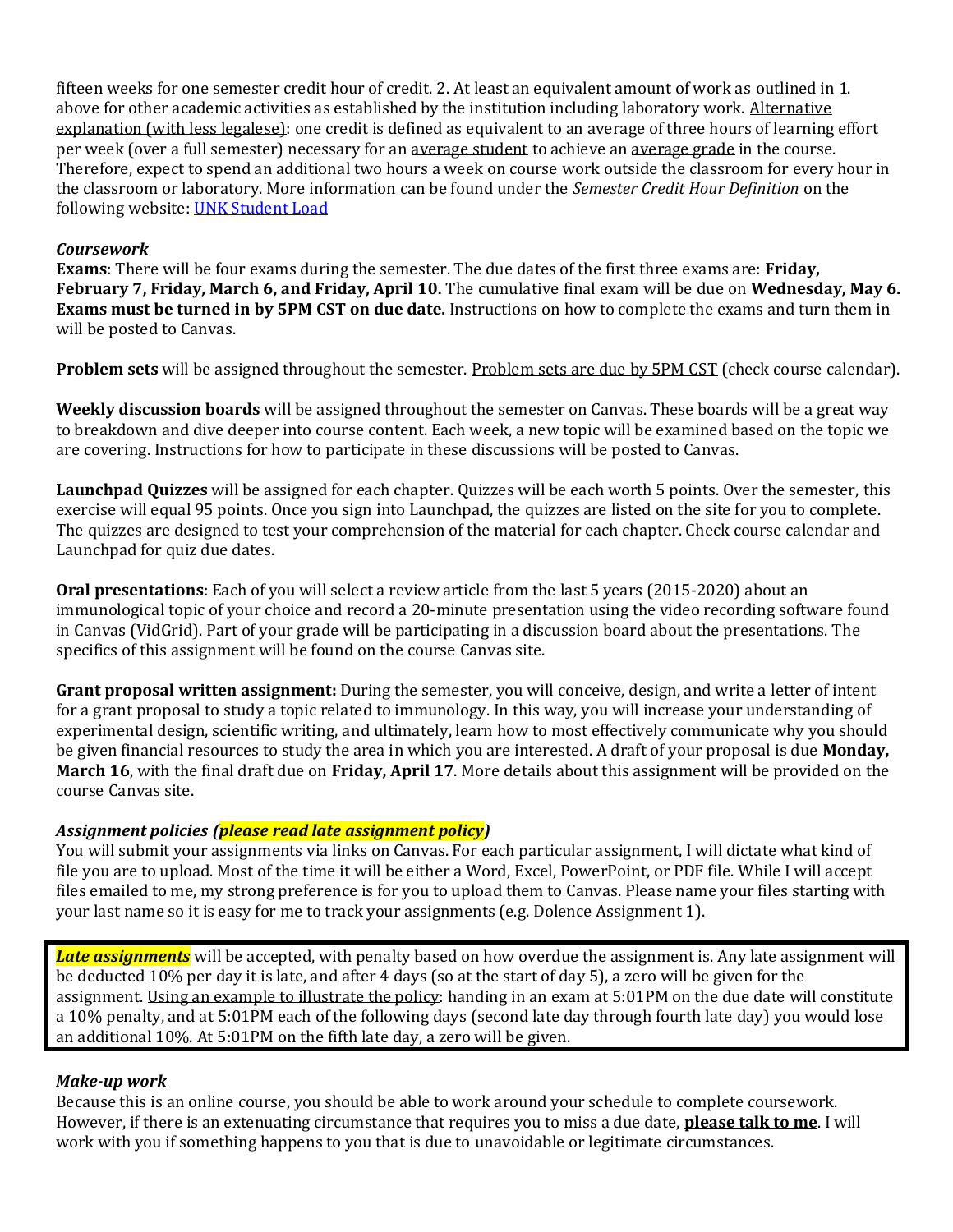# *Classroom Expectations*

The following guidelines will help your work more efficiently in this course. Please carefully review these guidelines and follow them.

- 1. You are expected to maintain academic integrity in this course according to the student academic behavior standards. For further details take a look at: Undergraduate Student Policies and/or Graduate Student Policies OR keep reading below!
- 2. Keep up with the readings and course materials. You will have chapters, discussion postings, and other materials to read for class. You will have lecture videos to watch. As with any learning experience, the more you are able to put into reading, thinking, and applying the material, the more you will get out of the course.
- 3. Be prepared to spend at least 6 9 hours per week working on this course. If you are less experienced with online learning, and/or less experienced with the content of this course, expect to spend more hours per week to participate fully.
- 4. Don't turn in late assignments, quizzes, or exams. Late submissions will result in a lower grade.
- 5. Work with others. You are required to make every effort to work effectively and promptly with others in discussion boards. Fair criticism of your failure to work effectively with others may significantly affect your grade.

# *Academic Integrity Policy*

The maintenance of academic honesty and integrity is a vital concern of the University community. Any student found in violation of the standards of academic integrity may be subject to both academic and disciplinary sanctions. Academic dishonesty includes, but is not limited to, the following:

- 1. **Cheating**: Copying or attempting to copy from an academic test or examination of another student; using or attempting to use unauthorized materials, information, notes, study aids or other devices for an academic test, examination or exercise; engaging or attempting to engage the assistance of another individual in misrepresenting the academic performance of a student; or communicating information in an unauthorized manner to another person for an academic test, examination or exercise.
- 2. **Fabrication and falsification**: Falsifying or fabricating any information or citation in any academic exercise, work, speech, test or examination. Falsification is the alteration of information, while fabrication is the invention or counterfeiting of information.
- 3. **Plagiarism**: Presenting the work of another as one's own (i.e., without proper acknowledgment of the source) and submitting examinations, theses, reports, speeches, drawings, laboratory notes or other academic work in whole or in part as one's own when such work has been prepared by another person or copied from another person.
- 4. **Abuse of academic materials and/or equipment**: Destroying, defacing, stealing, or making inaccessible library or other academic resource material.
- 5. **Complicity in academic dishonesty**: Helping or attempting to help another student to commit an act of academic dishonesty.
- 6. **Falsifying grade reports**: Changing or destroying grades, scores or markings on an examination or in an instructor's records.
- 7. **Misrepresentation to avoid academic work**: Misrepresentation by fabricating an otherwise justifiable excuse such as illness, injury, accident, etc., in order to avoid or delay timely submission of academic work or to avoid or delay the taking of a test or examination.
- 8. **Other Acts of Academic Dishonest**y: Academic units and members of the faculty may prescribe and give students prior written notice of additional standards of conduct for academic honesty in a particular course, and violation of any such standard shall constitute the Code.

Under Section 2.9 of the Bylaws of the Board of Regents of the University of Nebraska, the respective colleges of the University have responsibility for addressing student conduct solely affecting the college. Just as the task of inculcating values of academic honesty resides with the faculty, the college faculty are entrusted with the discretionary authority to decide how incidents of academic dishonesty are to be resolved. For more information, please visit UNK's *Procedures and Sanctions for Academic Integrity* [\(Academic Integrity Website\)](https://www.unk.edu/offices/reslife/_documents/academic-integrity-policy.pdf) and the *Student Code of Conduct* [\(Student Code of Conduct\).](https://www.unk.edu/offices/reslife/_documents/university-of-nebraska-at-kearney-student-code-of-conduct.pdf)